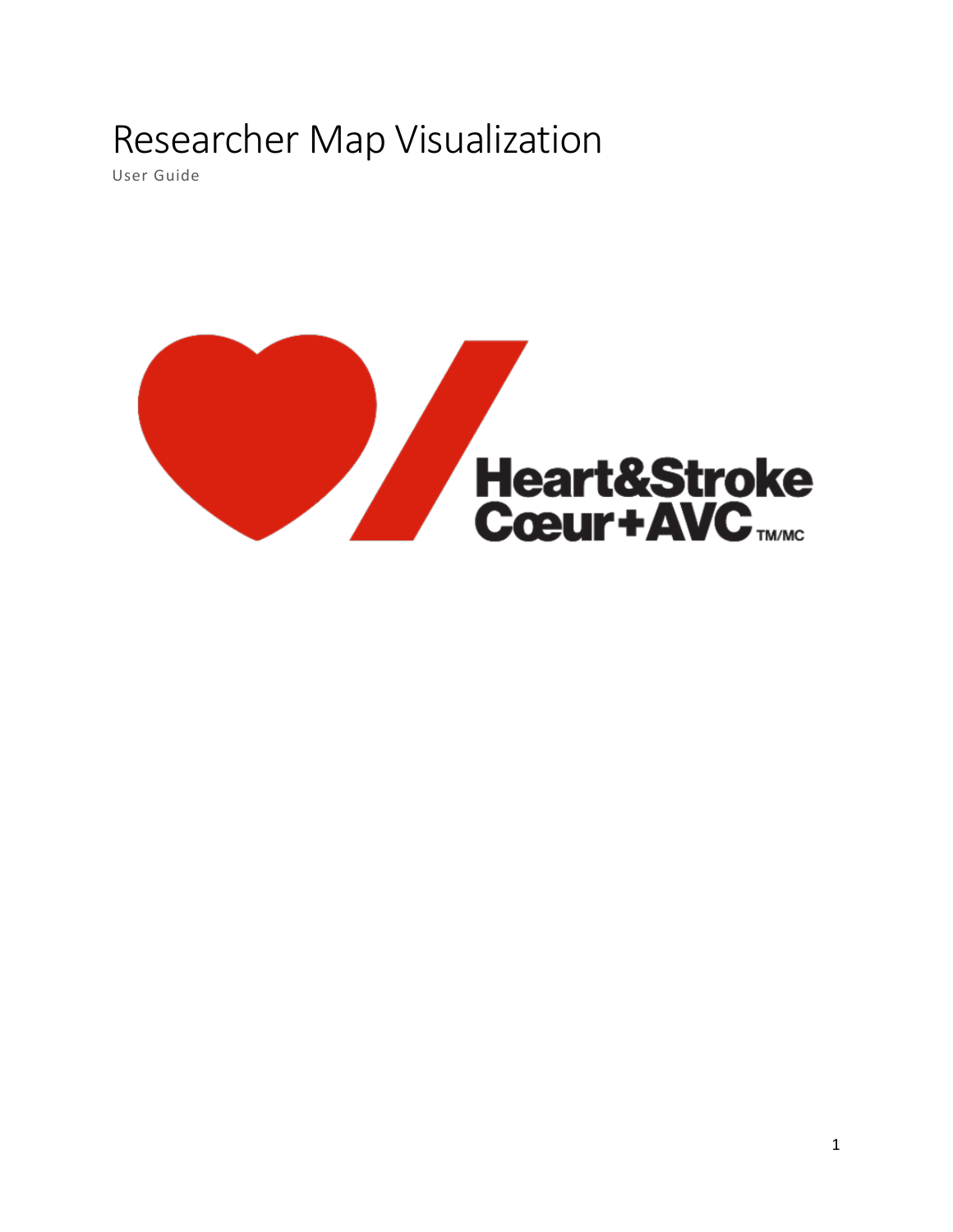## Table of Contents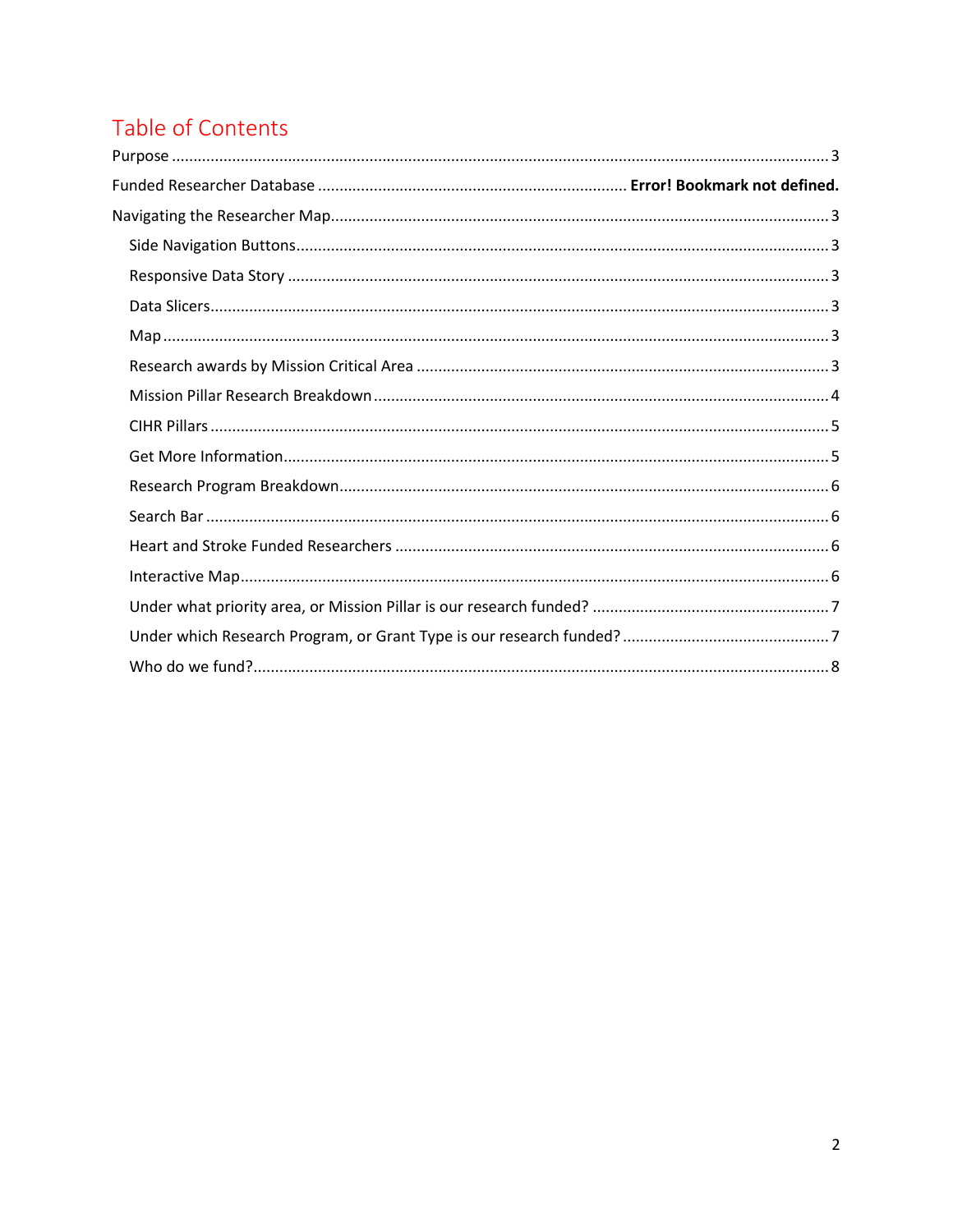## <span id="page-2-0"></span>Purpose

This document provides further details on each page of the Researcher Map visualization and guidance on how to personalize your experience.

## The Data Source

<span id="page-2-1"></span>The data are extracted from Heart & Stroke's Funded Researcher Database, which houses information about research currently funded by the Heart & Stroke foundation. You will learn where in Canada research is funded, the general subject areas that are funded, as well as the types of grants awarded.

## Navigating the Researcher Map

The following table defines the components of the data visualization as identified in the screenshots of each page below.

## Component Definitions:

<span id="page-2-6"></span><span id="page-2-5"></span><span id="page-2-4"></span><span id="page-2-3"></span><span id="page-2-2"></span>

| $\mathbf 1$    | <b>Side Navigation Buttons</b><br>The side navigation buttons are present and consistent across all pages of the<br>visualization. The buttons are located on the left-hand side of the page and span the<br>height of the visualization. The red coloured button indicates the current page.                                                                                        |
|----------------|--------------------------------------------------------------------------------------------------------------------------------------------------------------------------------------------------------------------------------------------------------------------------------------------------------------------------------------------------------------------------------------|
| $\overline{2}$ | <b>Responsive Data Story</b><br>This data story highlights the funding amounts, number of funded researchers and in<br>what province the research is funded. If no province is specified, the story will display<br>"Canada". When a province is clicked on the map or selected via the Data Slicer, the story<br>will update accordingly.                                           |
| 3              | <b>Data Slicers</b><br>Data Slicers are present on the right-hand side of all pages in the visualization. The slicers<br>allow users to select specific data to be visualized, such as year, province or institution.                                                                                                                                                                |
| 4              | Map<br>This map shows where Heart & Stroke funded researchers are located. To see the number<br>of funded researchers in a province, hover over that province with your mouse. Where<br>provinces or territories are in grey, this indicates that Heart & Stroke does not currently<br>fund any researchers in that province or territory.                                           |
| $\overline{5}$ | Research awards by Mission Critical Area<br>Heart & Stroke has identified six Mission Critical Areas (MCAs) where we can have the<br>most impact. These include the following:<br>Stroke:<br>A stroke happens when blood stops flowing to a part of the brain or bleeding occurs in the<br>brain, leading to death of brain cells. The effects of a stroke depend on the part of the |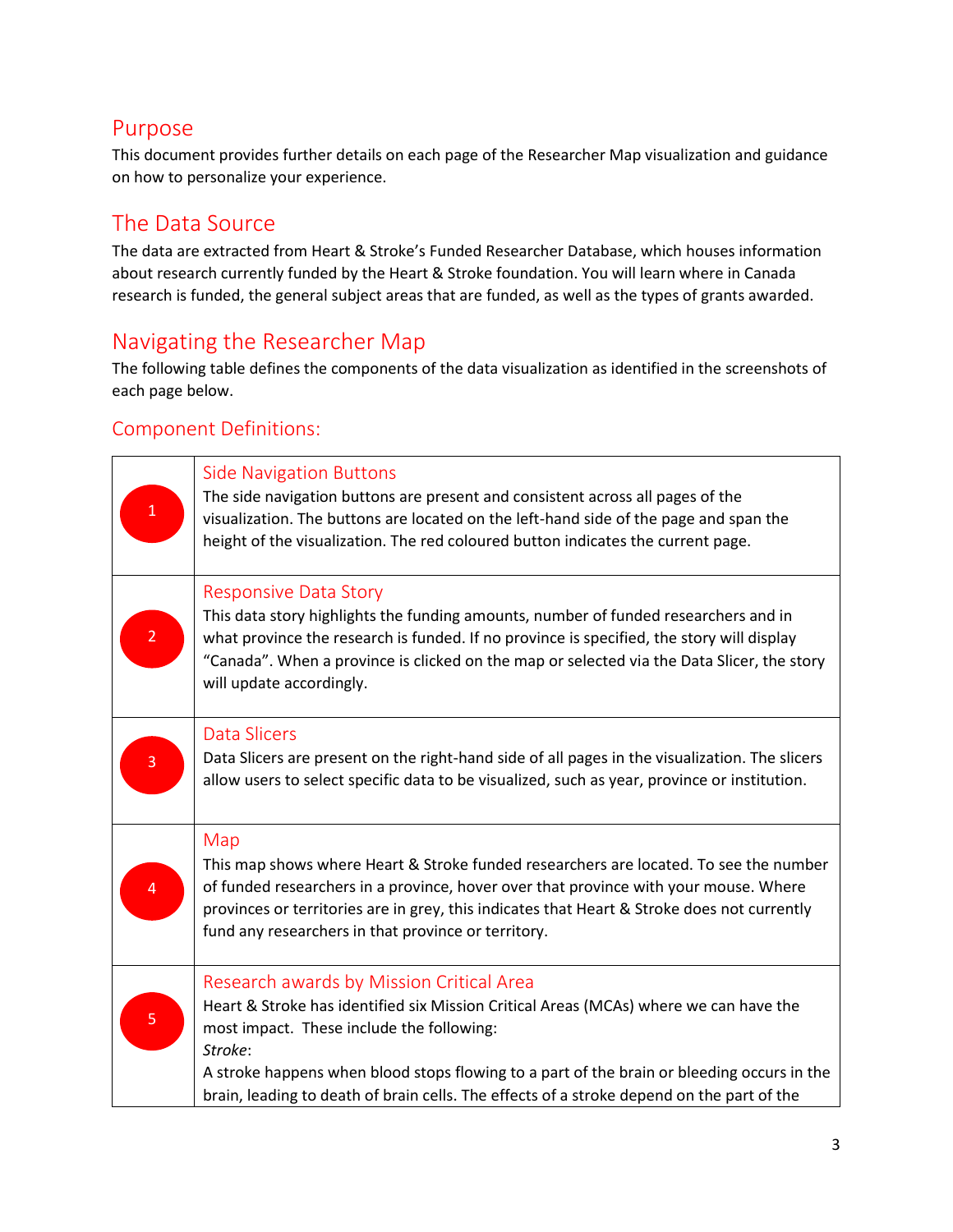brain that was damaged, and the amount of damage done. Types of stroke include ischemic stroke; transient ischemic attack (TIA); and hemorrhagic stroke.

#### *Vascular Cognitive Impairment*:

Vascular cognitive impairment (VCI) is a disorder of the mind - the mental ability to be aware, to think and to feel. VCI symptoms can range from forgetfulness to more serious problems with attention, memory, language, and executive functions like problem solving. The most serious form of VCI is called vascular dementia. Vascular dementia can cause difficulty doing even basic things like getting dressed and bathing. Vascular dementia and Alzheimer's disease share similar signs and symptoms, but they are not the same disease. VCI may be caused by vessel wall disease or tiny clots that block small vessels in the brain, resulting in a lack of oxygen and damage to these brain cells.

#### *Coronary Artery and Vascular Disease:*

Coronary artery disease develops when the major blood vessels that supply the heart with blood, oxygen and nutrients are damaged or diseased. Vascular disease develops when blood vessels of the circulatory system that supply blood, oxygen and nutrients to the rest of the body are damaged or diseased. In coronary artery and vascular disease, normal blood flow is disrupted because blood vessels have become stiffened, narrowed or blocked.

#### *Heart Failure:*

Heart failure is a complex syndrome caused by weakening of the heart such that it is unable to pump blood adequately to meet the needs of the body.

#### *Heart Rhythm Disorders:*

Heart rhythm problems (heart arrhythmias) occur when the electrical impulses that coordinate the heartbeat do not work properly, causing the heart to beat too fast, too slow or irregularly. These may include atrial fibrillation, heart block, supraventricular tachycardia and cardiac arrest.

#### *Structural Heart Disease:*

Structural heart disease can be congenital, which means it was present at birth, or it may develop later in life, most commonly as valvular heart disease. It refers to defects in the heart valves, great vessels, heart walls or chambers.

You can learn more about the MCAs and the members we are involved with on the [Heart](https://www.heartandstroke.ca/what-we-do/mca-councils)  [& Stroke website.](https://www.heartandstroke.ca/what-we-do/mca-councils) This pie chart displays funded research by the six MCAs. You can drill down further by using the data slicers on the right-hand side of the page.

#### <span id="page-3-0"></span>Mission Pillar Research Breakdown

Heart & Stroke funds research that aligns with one of the four Mission pillars: Save Lives, 6 Secondary Prevention, Enhance Recovery and Promote Health. This bar chart displays the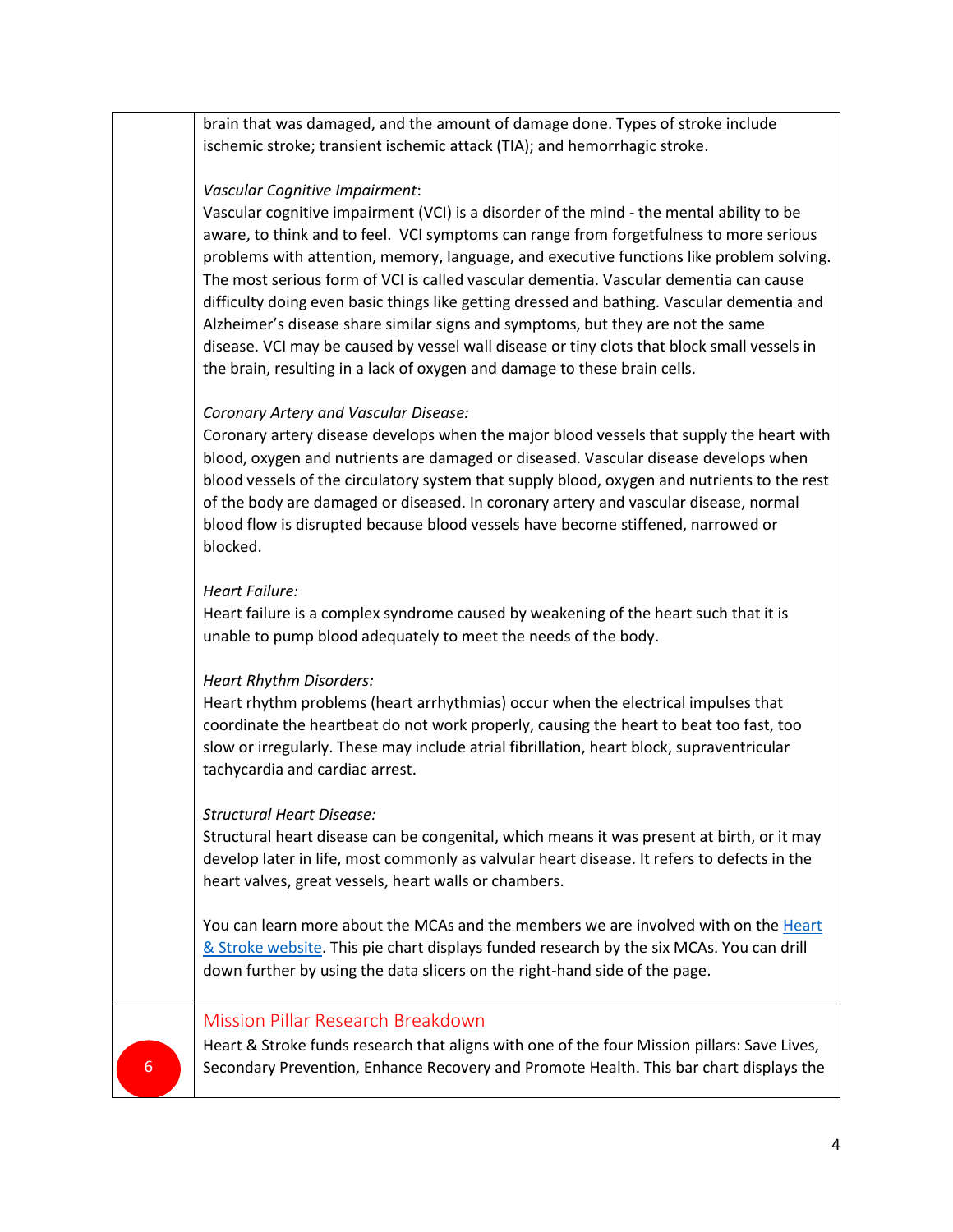<span id="page-4-1"></span><span id="page-4-0"></span>

|                | distribution of funded research among the four Mission pillars. You can drill down further<br>by using the data slicers on the right-hand side of the page.                                                                                                                                                                                                                                                                                                                                                                                                   |
|----------------|---------------------------------------------------------------------------------------------------------------------------------------------------------------------------------------------------------------------------------------------------------------------------------------------------------------------------------------------------------------------------------------------------------------------------------------------------------------------------------------------------------------------------------------------------------------|
| $\overline{7}$ | <b>CIHR Pillars</b><br>Heart & Stroke funds research across the four Canadian Institutes of Health Research<br>(CIHR) pillars: Biomedical, Clinical, Health Services/Systems, and<br>Social/Culture/Environmental/Population Health.                                                                                                                                                                                                                                                                                                                          |
|                | <b>Biomedical:</b><br>Research with the goal of understanding normal and abnormal human functioning, at the<br>molecular, cellular, organ system and whole body levels, including development of tools<br>and techniques to be applied for this purpose; developing new therapies or devices that<br>improve health or the quality of life of individuals, up to the point where they are tested<br>on human subjects. Studies on human subjects that do not have a diagnostic or<br>therapeutic orientation.                                                 |
|                | Clinical:<br>Research with the goal of improving the diagnosis, and treatment (including rehabilitation<br>and palliation), of disease and injury; and improving the health and quality of life of<br>individuals as they pass through normal life stages. Research on, or for the treatment of,<br>patients.                                                                                                                                                                                                                                                 |
|                | Health Services/Systems:<br>Research with the goal of improving the efficiency and effectiveness of health<br>professionals and the health care system, through changes to practice and policy. Health<br>services research is a multidisciplinary field of scientific investigation that studies how<br>social factors, financing systems, organizational structures and processes, health<br>technologies, and personal behaviours affect access to health care, the quality and cost of<br>health care, and, ultimately, Canadians' health and well-being. |
|                | Social, Cultural, Environmental and Population Health):<br>Research with the goal of improving the health of the Canadian population, or of defined<br>sub-populations, through a better understanding of the ways in which social, cultural,<br>environmental, occupational and economic factors determine health status.                                                                                                                                                                                                                                    |
|                | This bar chart displays the distribution of Heart & Stroke funded research among the four<br>CIHR pillars. You can drill down further by using the data slicers on the right-hand side of<br>the page.                                                                                                                                                                                                                                                                                                                                                        |
| $\bf 8$        | <b>Get More Information</b><br>You can link directly to more information on CIHR's pillars and on the Mission pillars by<br>clicking on this question mark.                                                                                                                                                                                                                                                                                                                                                                                                   |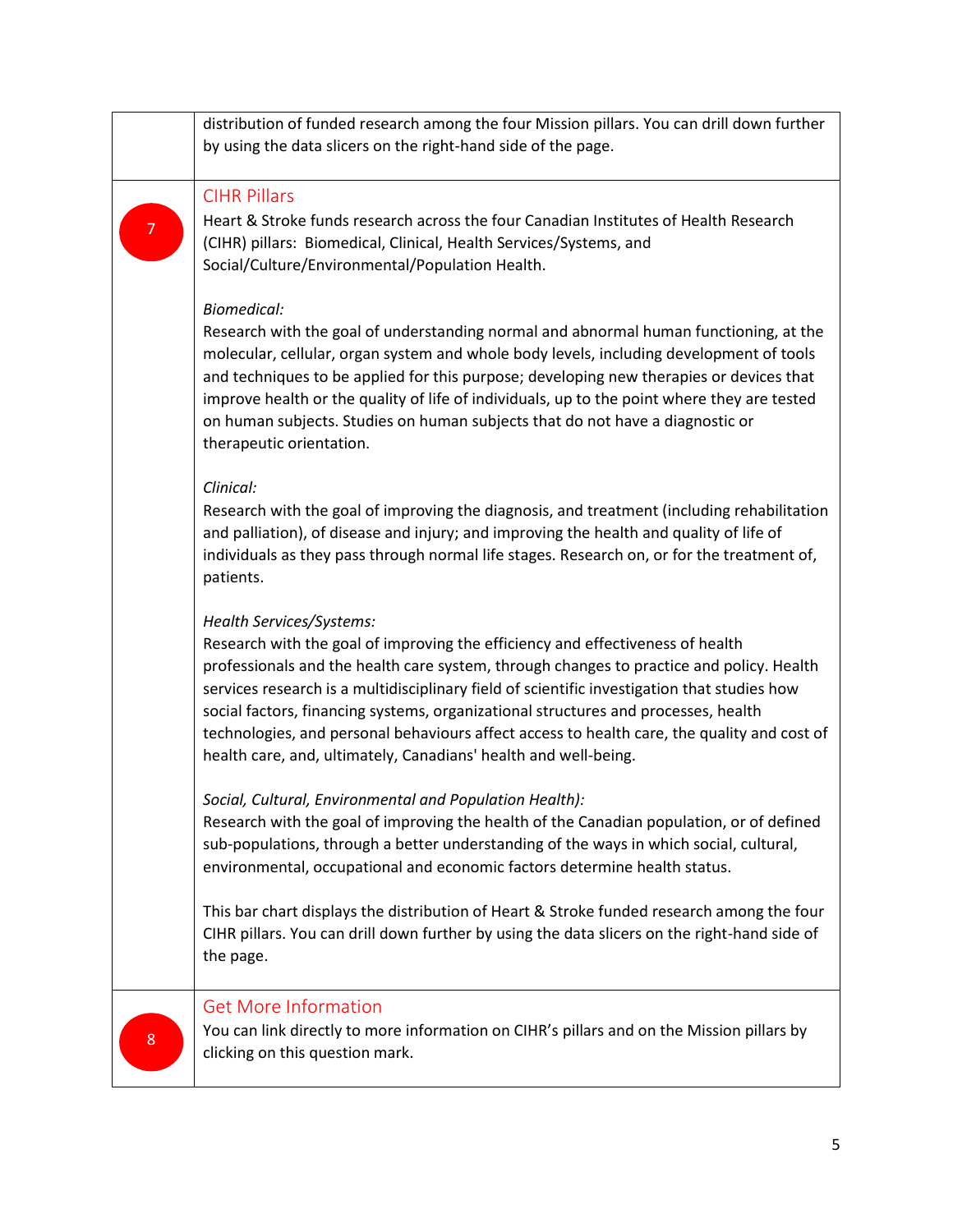<span id="page-5-1"></span><span id="page-5-0"></span>

| $\overline{9}$ | Research Program Breakdown<br>There are four types of research programs or grant types awarded by Heart & Stroke:<br>grants in aid, personnel awards, chairs and strategic research. You can read more about<br>each of these on our Heart & Stroke research page. This bar chart displays the distribution<br>of Heart & Stroke funded research by research program or grant type. You can drill down<br>further by using the data slicers on the right-hand side of the page. |
|----------------|---------------------------------------------------------------------------------------------------------------------------------------------------------------------------------------------------------------------------------------------------------------------------------------------------------------------------------------------------------------------------------------------------------------------------------------------------------------------------------|
| 10             | Search Bar<br>Our "Who we Fund" page displays currently funded research. This page has a search<br>function, which allows users to search Heart & Stroke funded research projects for any<br>terms of interest. Type your keyword into the search bar, and if your search term appears<br>within the title, purpose, benefit, problem or solution section of the research project, or<br>within a CIHR pillar, MCA, grant type or keywords, the project will be displayed.      |
| $11\,$         | <b>Heart and Stroke Funded Researchers</b><br>This is the searchable list of Heart & Stroke funded researchers that displays the<br>researcher's name, the project title, the province where the research is funded and the<br>institution where the research is funded. You can search this list using the search bar<br>described above.                                                                                                                                      |

### <span id="page-5-3"></span><span id="page-5-2"></span>Interactive Map



1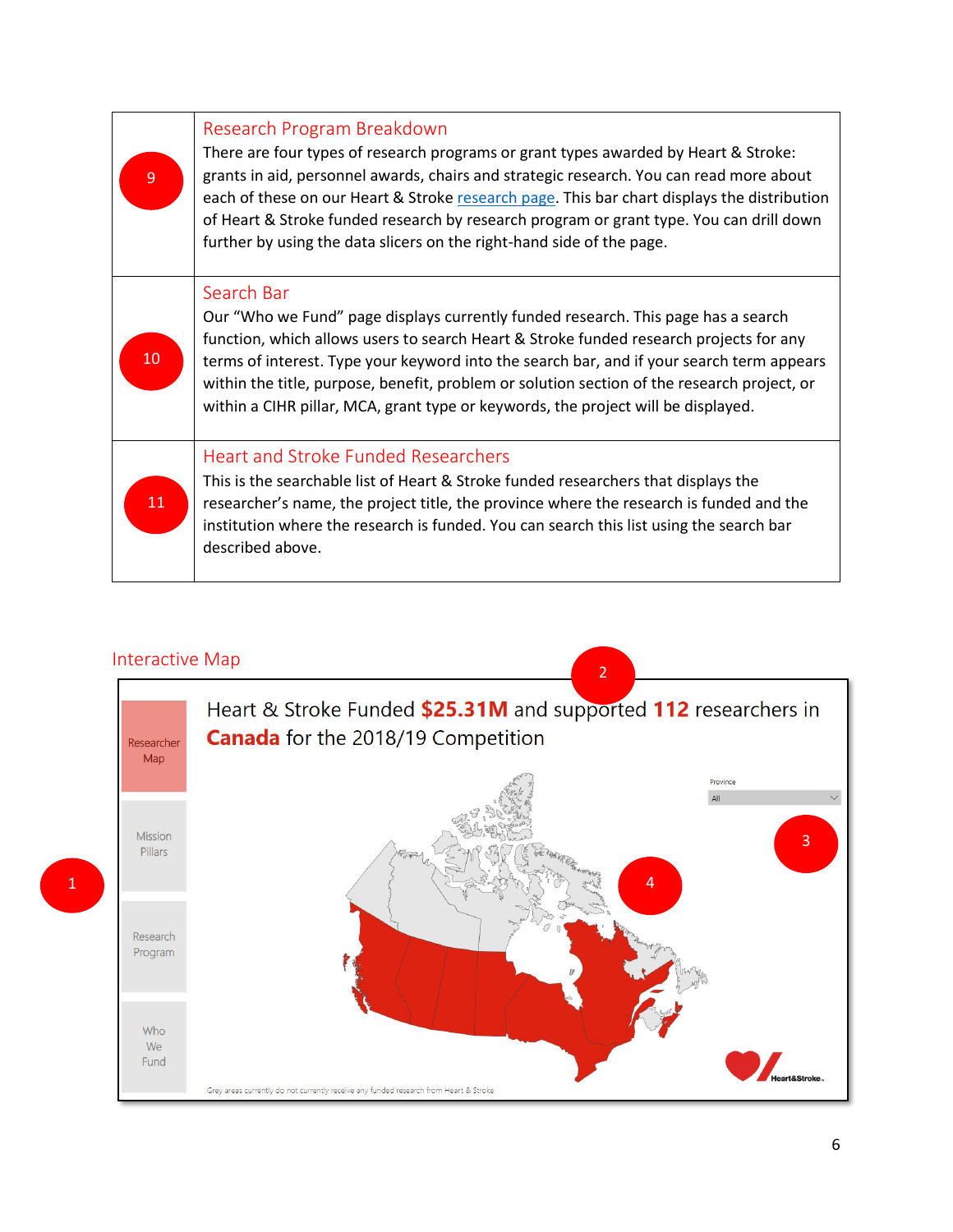

## <span id="page-6-0"></span>Under what priority area, or Mission Pillar is our research funded?

## <span id="page-6-1"></span>Under which Research Program, or Grant Type is our research funded?